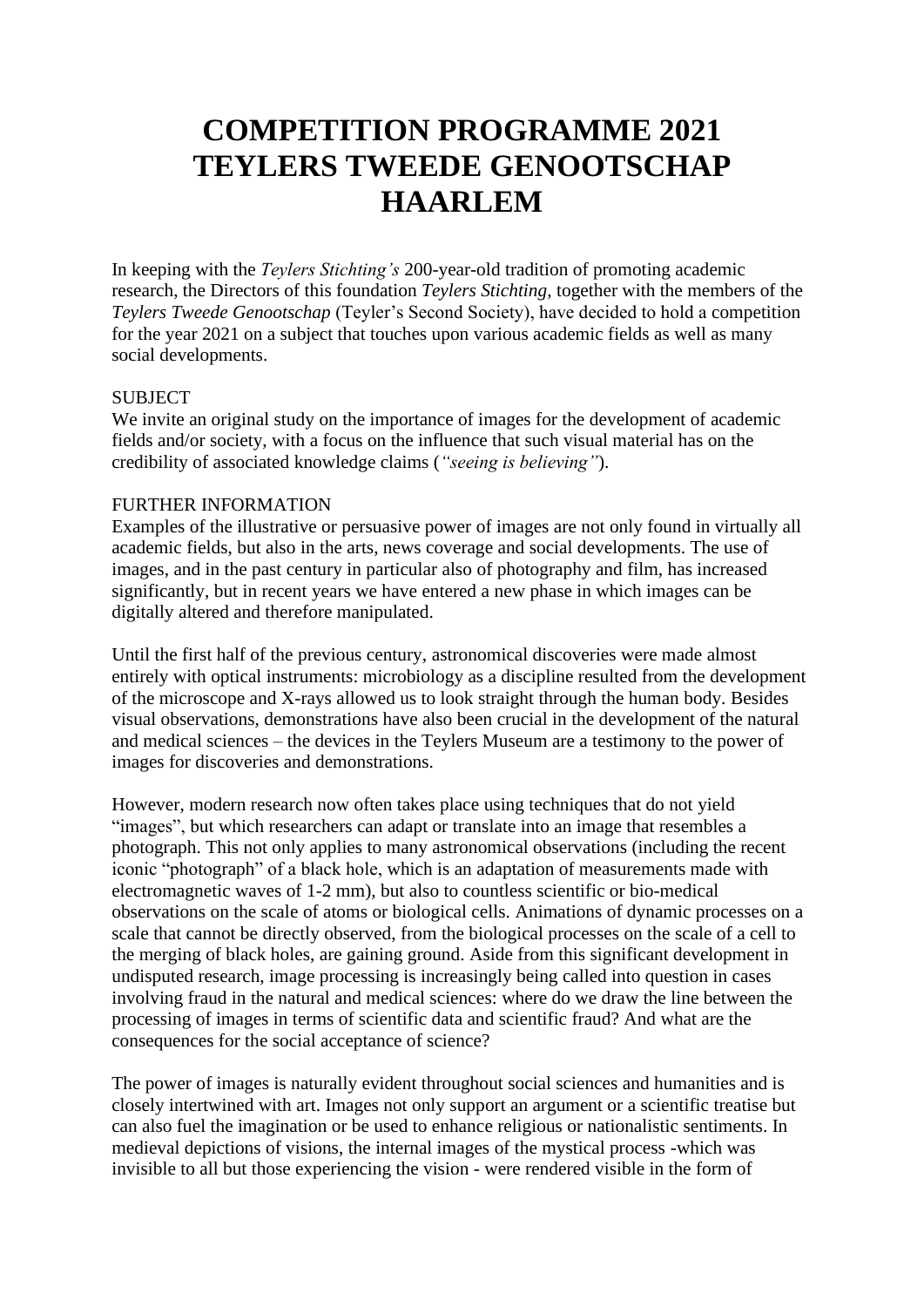miniatures and illustrations with accompanying texts. The aesthetic and emotional perception of a great deal of art is also closely connected to the image it evokes, with the Teylers Museum's art collection containing plenty of examples.

The use of images has, for all intents and purposes, become integral to contemporary journalism, media and politics, while in modern hybrid films, recordings of factual events are virtually indistinguishable from what has been added with animation.

In every aspect, both science and society appear to be entering a new phase due to the technical possibilities created by mass image processing and artificial intelligence to generate seemingly very real 'fake' photographs and recordings of people. This blurs the line between real and artificial visual observations and makes it easier for people to create their own virtual reality. What are the implications of everyone living in their own reality and only believing their own truths, partly as a result of manipulated images?

What is required here is an original critical study of this development of the power of images. There is no need for an overarching study; a choice of one or several of the aforementioned perspectives will suffice. The study should at least include a focus on the developments of the last few decades in one or more academic fields.

# **FORM OF CONTRIBUTION**

**Contributions should consist of either one extended study, in the form of a text prepared for publication, or of several publications, most of which have appeared in the three years prior to 1 January 2024. For the second option, the entrants shall be either the sole author or one of the principal authors; the entrants must also submit an unpublished text, written specifically for the competition, in which the earlier publications are placed in a broader academic context.**

#### PROCEDURE

In order to qualify for the competition, candidates should submit four copies of their contribution to the Directors of the *Teylers Stichting* (Spaarne 16, 2011 CH Haarlem) by 1 January 2024 at the latest. Contributions received after that date will not be considered. The texts may be submitted in either Dutch, French, German or English.

In accordance with the provisions of Pieter Teyler van de Hulst's will, the author's name may not appear on the unpublished texts. Instead, they should be submitted anonymously, identifiable only by a motto. Submissions should be accompanied by a sealed envelope, marked with the motto that identifies the entry and containing the author's name and address.

#### JUDGING

Judging will be carried out by the members of the *Teylers Tweede Genootschap,* who will submit their recommendation to the Directors of the Teyler Foundation within four months of the closing date for submissions. The Directors' decision, which will be made within one month, will be final. All candidates will be notified as soon as a decision is made.

#### PRIZE

The prize consists of a gold medal struck from the *Teylers Tweede Genootschap's* dies. The medal will be awarded to the winner(s) at a special ceremony in the *Teylers Museum.* Professional journals and the press, and possibly other interested parties and institutions, will receive ample advance notice of the award ceremony.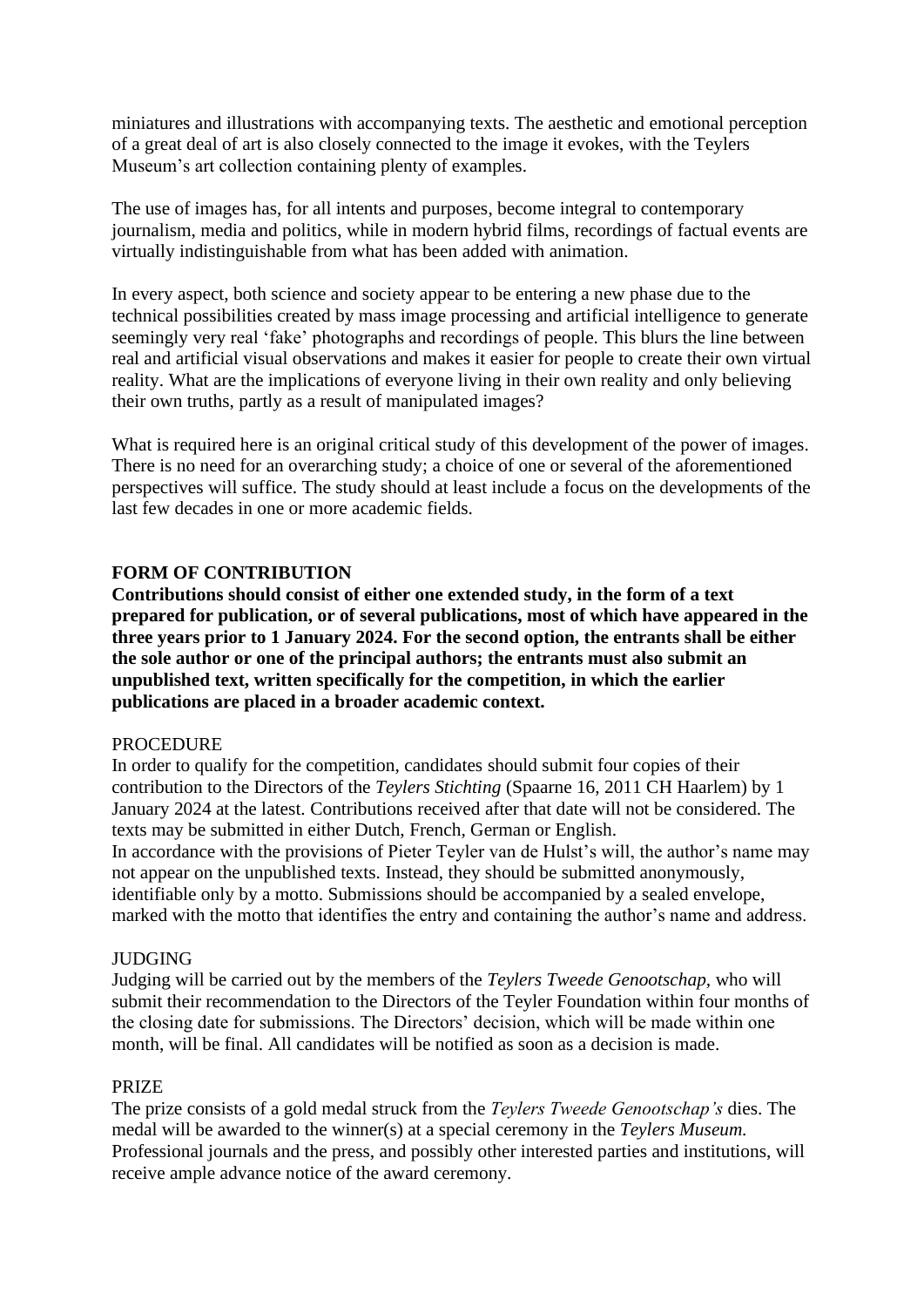# PUBLICATION

Responsibility for publication rests with the author of the winning contribution, although the *Teylers Stichting* and the *Teylers Tweede Genootschap* may consider lending assistance. On publication, reference should be made to the fact that the text has received an award from the *Teylers Stichting.*

# INFORMATION

Further information may be obtained from the secretary of the society (see below). Journal editors and others who wish to draw the attention of their readership to the competition, but who do not wish to print the competition details in full, are urged to advise intending candidates to consult the programme for full details of the competition. The application form can be found on [www.teylersstichting.nl.](http://www.teylersstichting.nl/)

For more information about Pieter Teyler van der Hulst, the *Teylers Stichting* and its related institutions, such as the two learned societies, the museum and the almshouse, please consult *Teyler 1778-1978* (Haarlem 1978), *De idealen van Pieter Teyler. Een erfenis uit de Verlichting* (Haarlem 2006) and [www.teylersstichting.nl.](http://www.teylersstichting.nl/)

# CURRENT COMPETITIONS

- Competition 2019 (numismatics): a study on the confluence of technical innovations and artistic developments in the work of early modern die-cutters and medallists, with a particular focus on the influence of traditional aspects on the physical and visual design of their coins and medals (closing date 31 December 2021).

- Competition 2020 (history of science): an original study in which the interaction between the sciences on the one hand and humanities on the other is illustrated and analysed based on one or several concrete examples (closing date 31 December 2022).

For full details of these competitions please contact the secretary or visit [www.teylersstichting.nl.](http://www.teylersstichting.nl/)

# **SECRETARY**

Prof. dr. Y.L. Bleyerveld: [bleyerveld@rkd.nl](mailto:bleyerveld@rkd.nl)

#### **SUBMISSIONS**

Submissions should have reached the Directors of the *Teylers Stichting* (Spaarne 16, 2011 CH Haarlem) before 1 January 2024. (Spaarne 16, 2011 CH Haarlem).